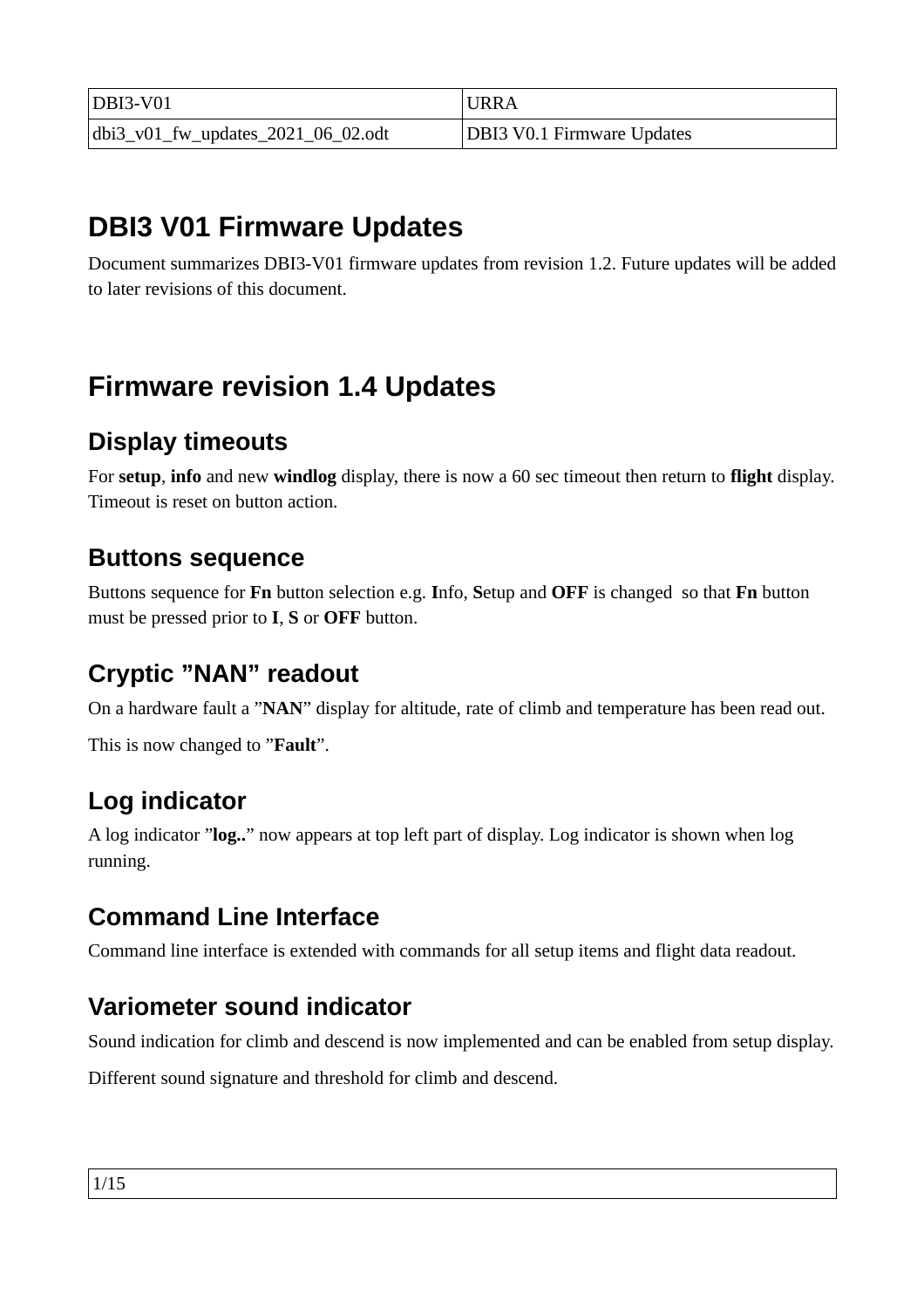| $DBI3-V01$                         | <b>URRA</b>                       |
|------------------------------------|-----------------------------------|
| dbi3_v01_fw_updates_2021_06_02.odt | <b>DBI3 V0.1 Firmware Updates</b> |

## **GPS altitude and GPS Datum in log file**

GPS altitude and GPS set datum is now added to each log record.

### **Course over ground indicator**

For very slow GPS speed over ground conditions, course over ground indicator now show "**slow**" instead of "**---**" which was cryptic.

## **Auto off display**

During auto-off sequence and when auto-off is enabled, "**OFF**" is displayed after an audible sound warning prior to intrument turn off. Button activity will interrupt and reset auto-off timeout.

### **Wireless ambient temp support**

Wireless ambient temp is now supported. When active, ambient temp display is prioritized with 1) wireless sensor, 2) cable sensor and 3) and with lowest priority, enclosure sensor. Ambient temp sensor source is indicated as: **AW** for wireless, **AC** for cable and **A** for enclosure.

## **Wind history display**

Wind history display (windlog) is shown by press and hold **Fn** button for more then 2 secs.

Display show altitude, speed over ground and course over ground for the latest 36 minutes of flight with 6 minutes intervalls. Button action or timeout return to flight display.

### **Spurious premature stop**

Spurious stop for flight timer and log session now cured.

### **Battery monitor**

Battery monitor (battery fuel gage) is now improved to present an equitable readout.

This is most notable at extra low operating temperatures.

### **Wireless signal strength info page**

A new info page is added showing received signal strength. Page show transmitters code and received signal strength. Signal strength unit is in dBm. Typical receiver sensitivity is -90 dBm.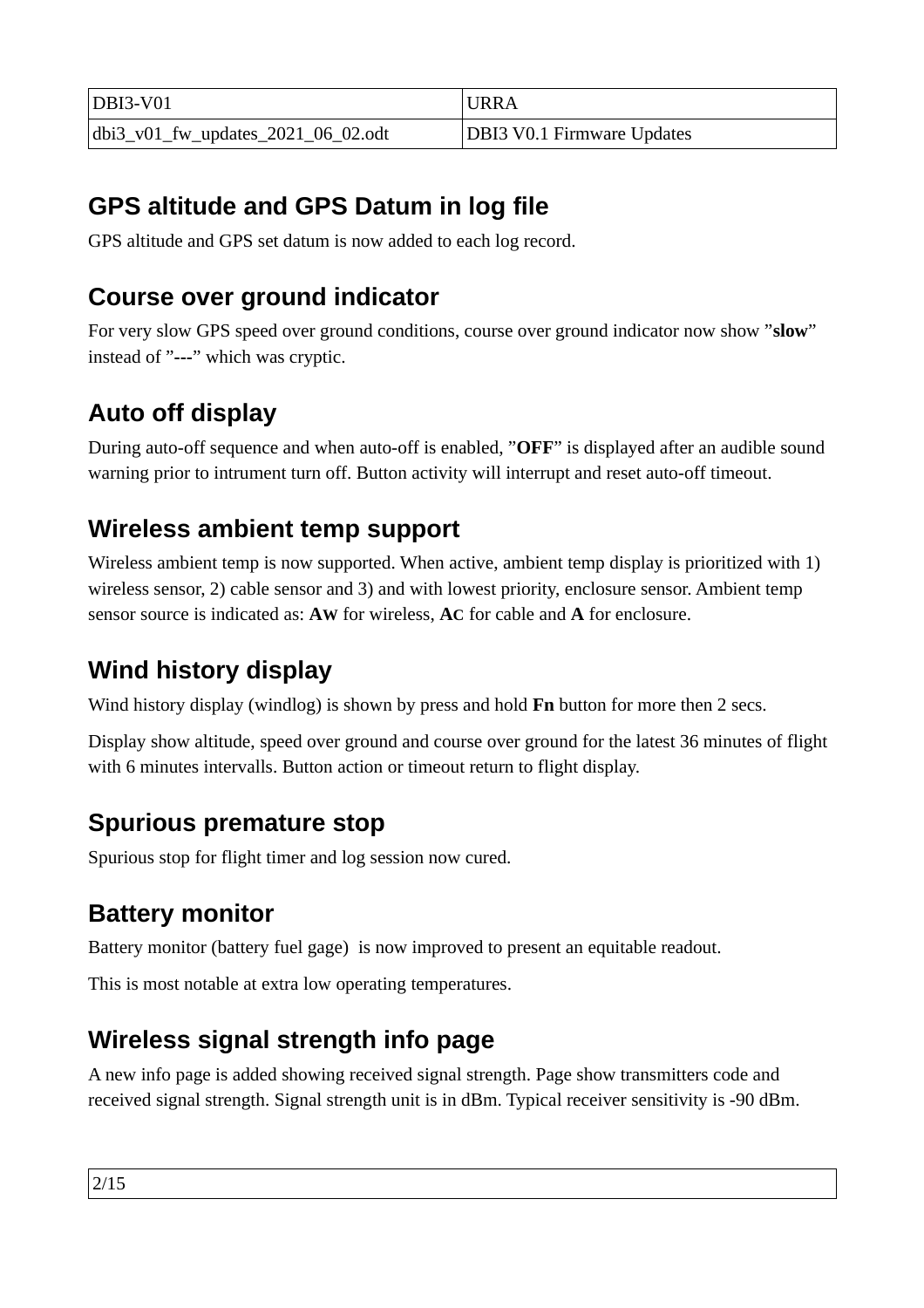| DBI3-V01                           | 'URRA                             |
|------------------------------------|-----------------------------------|
| dbi3_v01_fw_updates_2021_06_02.odt | <b>DBI3 V0.1 Firmware Updates</b> |

# **Command Line Interface FW rev 1.4**

**rst** - restart system **?** - show help **ri** - rtc init **rs yyyy mm dd hh mm ss** - rtc set **po** - turn hard off **sm on|off** - sim data **su alt {feet|meter} | roc {fpm|mps} | bar {ihg|hpa} | temp {fahr|cent} | sog {knot|mps|kmh|mph}** - set units **sa alth {off|value} | altl {off|value} | clmb {off|value} | desc {off|value} | topt {off|value}** - set alarm **sf aut {off|static|timeout} | frs {off|pon|toff|toffc|lapc} | aof {off|on} | dat {222-0}** - set funcs **sv resp {6.0-1.2} | audio {off|on} | clmbt {value} | desct {value}** - set vario **st top {4-1} {off|9999-1} | amb {2-1} {off|9999-1}** - set topt **gu alt|roc|bar|temp|sog** - get units **ga alth|altl|clmb|desc|topt** - get alarm **gf aut|frs|aof|dat** - get funcs **gv resp|audio|clmbt|desct** - get vario **gt top{4-1}|amb{2-1}** - get topt **sd met|imp|urb** - set defaults **fs vinit|vdel|start|stop|list|del [filename]|read[filename]|state|clear** - file system **si mod|brd|date|loc{adr} str** - set info **gi mod|brd|date|loc{adr}** - get info **md mach|con** - set CLI mode, machine or console **sn** - print serialnumber **vr** - print firmware version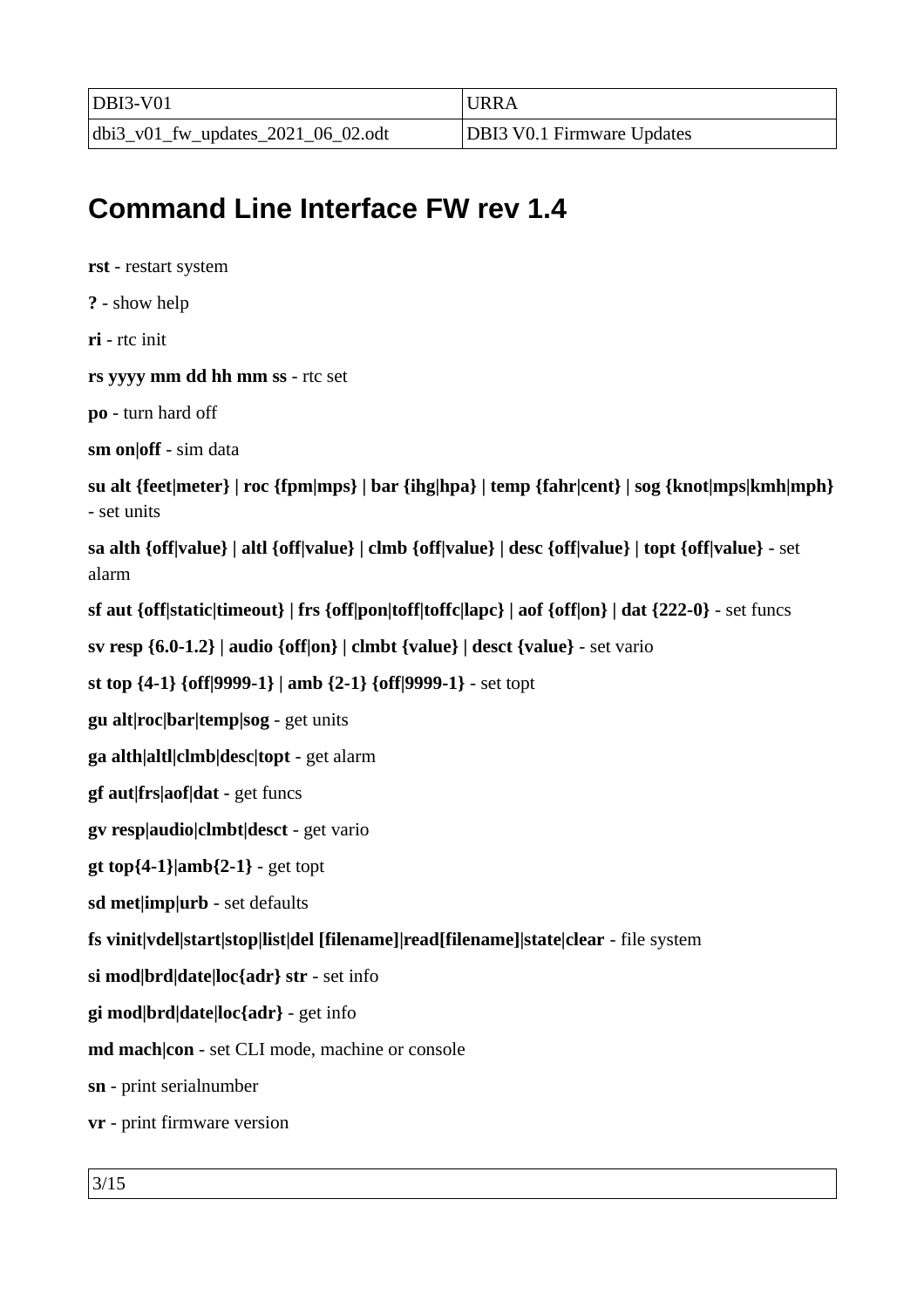| $ DBI3-V01$                           | URRA                              |
|---------------------------------------|-----------------------------------|
| $ dbi3_v01_fw_updates_2021_06_02.odt$ | <b>DBI3 V0.1 Firmware Updates</b> |

#### **gl** {360-1} - get wlog data

#### **rd presm|presb|bar|alt|roc|top|amb|ambc|ambw|lap|long|lat|sog|cog|utc|msl|all** - read DBI3 flight data

**cc** - battery fuel gage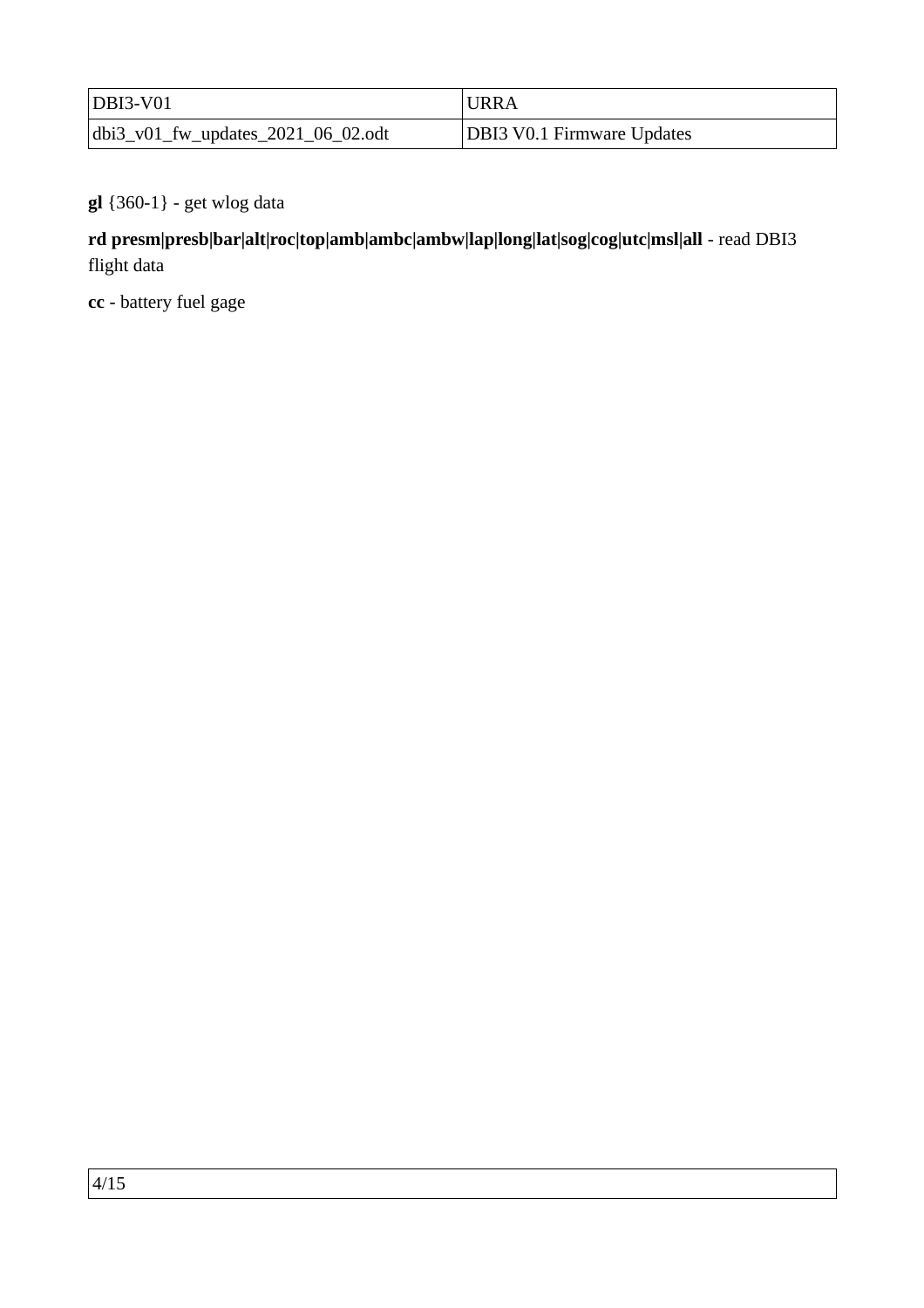| $DBI3-V01$                            | 'URRA                             |
|---------------------------------------|-----------------------------------|
| $ dbi3_v01_fw_updates_2021_06_02.pdf$ | <b>DBI3 V0.1 Firmware Updates</b> |

# **Firmware revision 1.6 Updates**

# **DBI3 V01 Firmware version 1.6**

### **Max Values Info Page**

A **MAX** value **INFO** page is added. Max values for:

- Altitude
- Baro setting when max altitude was stored, displayed together with stored max altitude
- Climb
- Descend
- Top Temp
- Speed Over Ground

are stored and displayed with **MAX** page selected. Values are reset from instrument power on.

## **Loss of Top Temp function**

A possible loss of top temp function has been corrected. Problem occured when rate of foreign messages received was high.

### **Added UTC time Readout on Display**

Double pressing **Fn** button replace Elap-time display with UTC-time for a 4 second fixed timeout.

The normal **Fn** button double press Altimeter Unit Toggle (AUT) function is still there.

### **Faster TOPT Code setup function**

While setting TOPT Code, press and hold up/down button will automatically switch over from x1 to x10 to x100 then x1000 increment/decrement. Saves time and lowers Pilots In Command bloodpressures.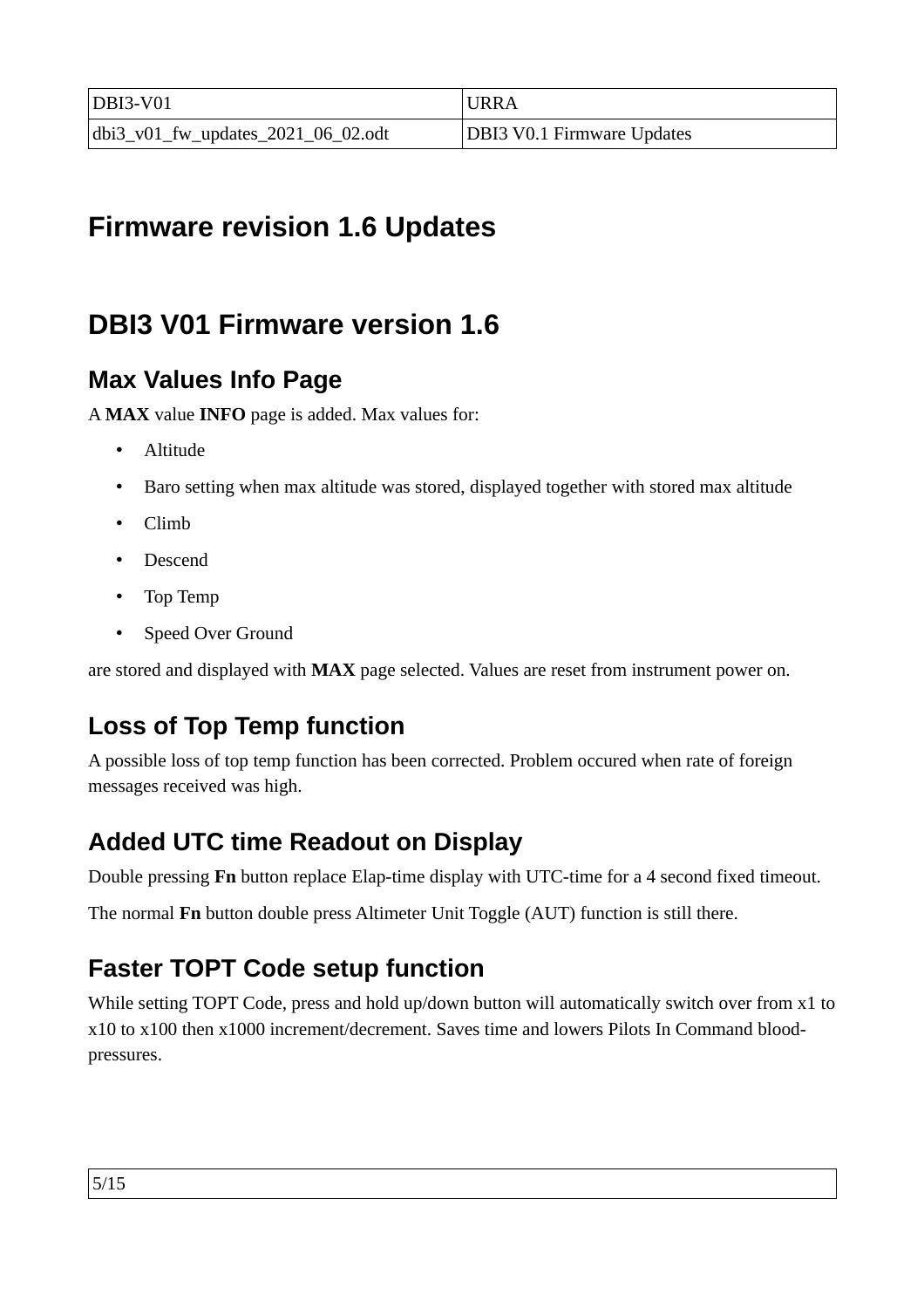| $DBI3-V01$                         | <b>URRA</b>                       |
|------------------------------------|-----------------------------------|
| dbi3_v01_fw_updates_2021_06_02.odt | <b>DBI3 V0.1 Firmware Updates</b> |

# **Command Line Interface FW rev 1.6**

*Perform warm reboot*

**rst** - restart system

#### *Show help contents*

**?** - show help

#### *Initialize Real Time Clock*

**ri** - rtc init

*Set Real Time Clock*

**rs yyyy mm dd hh mm ss** - rtc set

*Power off instrument* **po** - turn hard off

*Simulation mode on or off*

**sm on|off** - sim data

#### *Set instruments units*

**su alt {feet|meter} | roc {fpm|mps} | bar {ihg|hpa} | temp {fahr|cent} | sog {knot|mps|kmh|mph}** - set units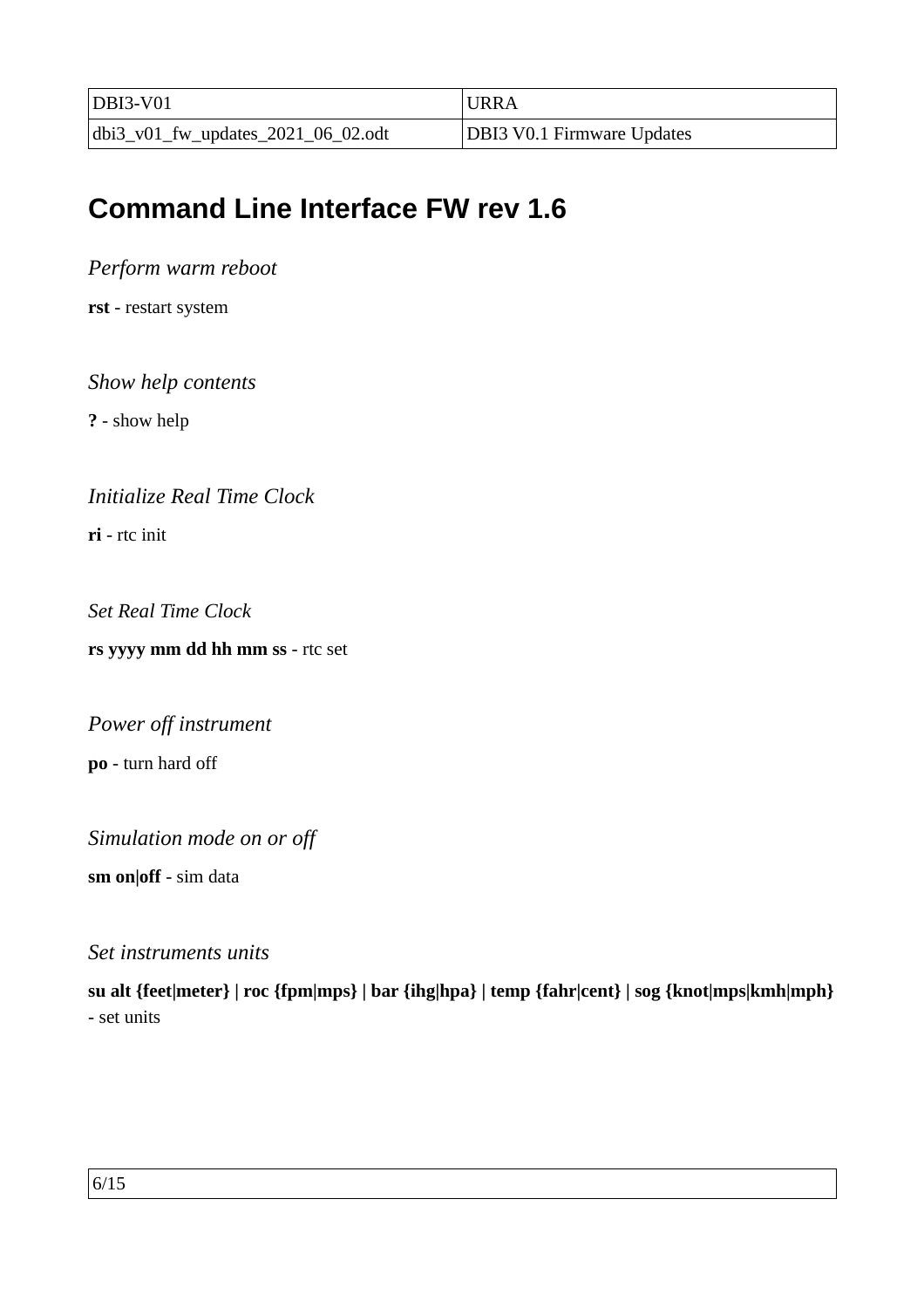| $DBI3-V01$                            | <b>URRA</b>                       |
|---------------------------------------|-----------------------------------|
| $ dbi3_v01_fw_updates_2021_06_02.pdf$ | <b>DBI3 V0.1 Firmware Updates</b> |

#### *Set instrument alarms*

**sa alth {off|value} | altl {off|value} | clmb {off|value} | desc {off|value} | topt {off|value}** - set alarm

#### *Set instrument functions*

**sf aut {off|static|timeout} | frs {off|pon|toff|toffc|lapc} | aof {off|on} | dat {222-0}** - set funcs

*Set instrument variometer* 

**sv resp {6.0-1.2} | audio {off|on} | clmbt {value} | desct {value}** - set vario

*Set instrument top and ambient temp code*

**st top {4-1} {off|9999-1} | amb {2-1} {off|9999-1}** - set topt

*Get instrument unit settings* **gu alt|roc|bar|temp|sog** - get units

*Get instrument alarm settings* **ga alth|altl|clmb|desc|topt** - get alarm

*Get instrument function settings* **gf aut|frs|aof|dat** - get funcs

*Get variometer settings* **gv resp|audio|clmbt|desct** - get vario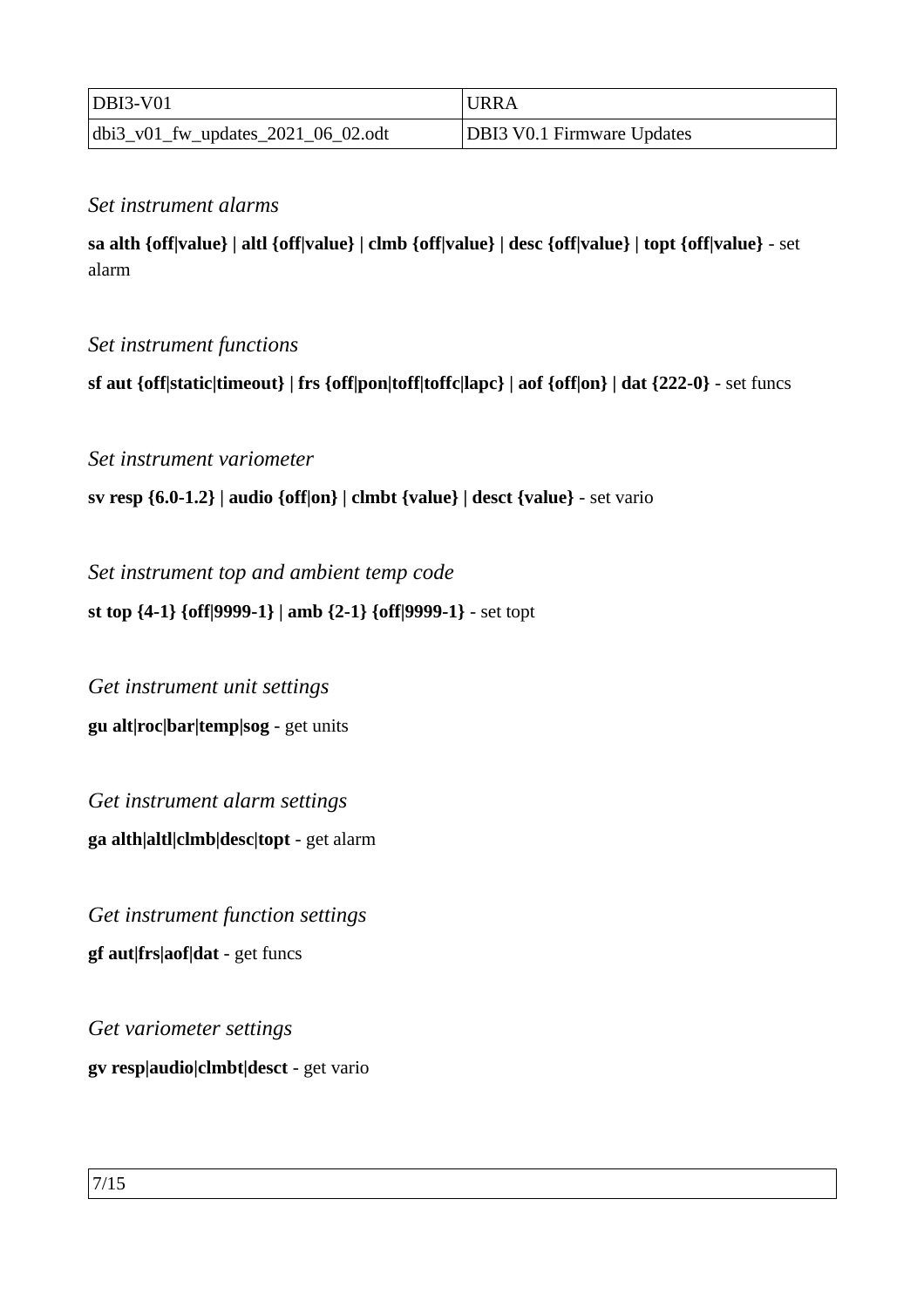| $DBI3-V01$                         | <b>URRA</b>                       |
|------------------------------------|-----------------------------------|
| dbi3_v01_fw_updates_2021_06_02.odt | <b>DBI3 V0.1 Firmware Updates</b> |

*Get top and ambient temp code settings*

**gt top{4-1}|amb{2-1}** - get topt

*Set defaults (settings), metric, imperial or urb*

**sd met|imp|urb** - set defaults

*File system commands*

#### **fs vinit|vdel|start|stop|list|del [filename]|read[filename]|state|clear** - file system

*Set nonvolatile info parameters* **si mod|brd|date|loc{adr} str** - set info

*Get nonvolatile info parameters* **gi mod|brd|date|loc{adr}** - get info

*Set console mode*  **md mach|con** - set CLI mode, machine or console

*Print instrument serialnumber* **sn** - print serialnumber

*Print firmware version*

**vr** - print firmware version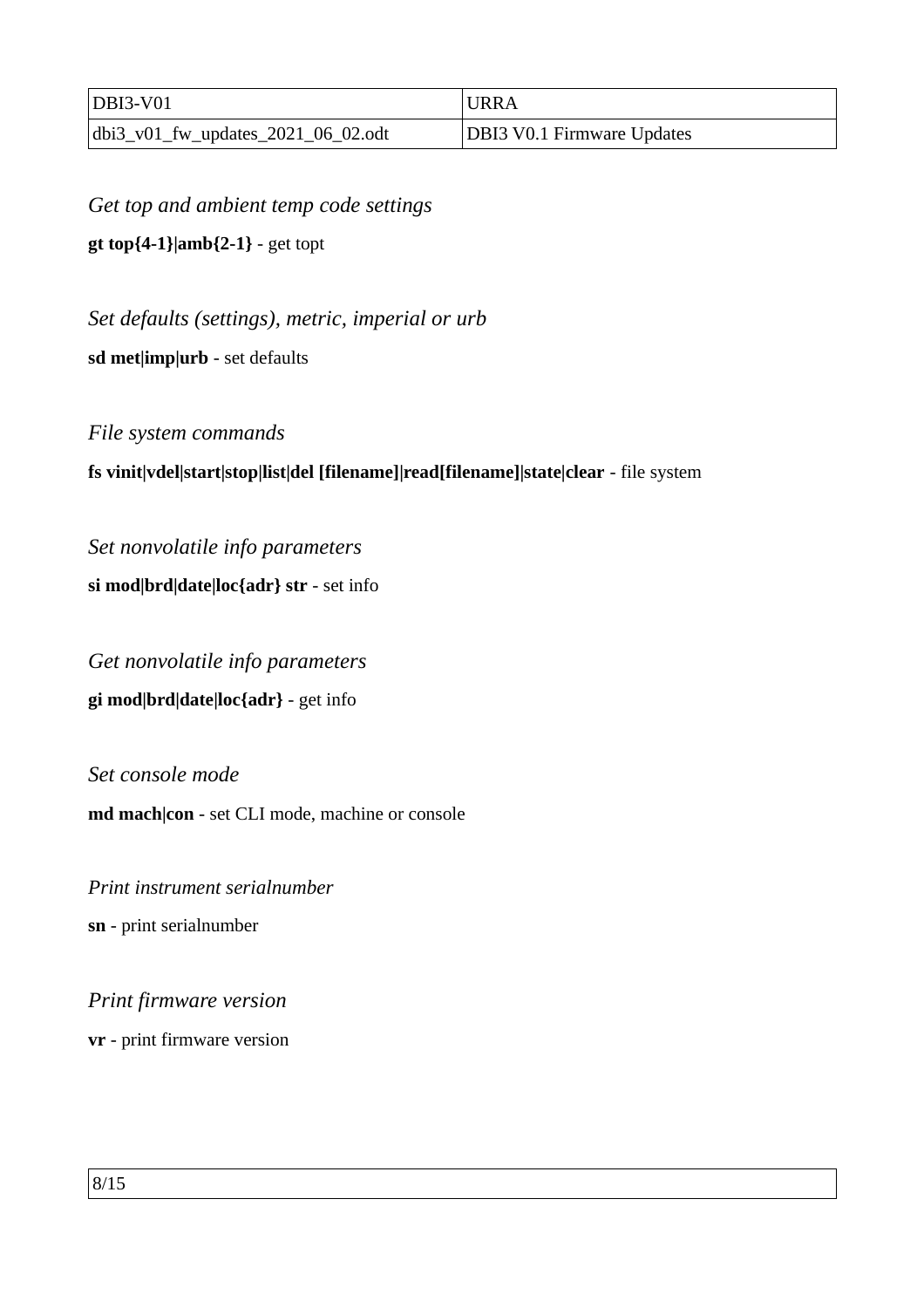| $DBI3-V01$                            | <b>URRA</b>                       |
|---------------------------------------|-----------------------------------|
| $ dbi3_v01_fw_updates_2021_06_02.pdf$ | <b>DBI3 V0.1 Firmware Updates</b> |

*Get windlog data*

**gl** {360-1} - get wlog data

### *Read instrument flight data*

**rd presm|presb|bar|alt|roc|top|amb|ambc|ambw|lap|long|lat|sog|cog|utc|msl|all** - read DBI3 flight data

### *Read instrument battery status*

**cc** - battery fuel gage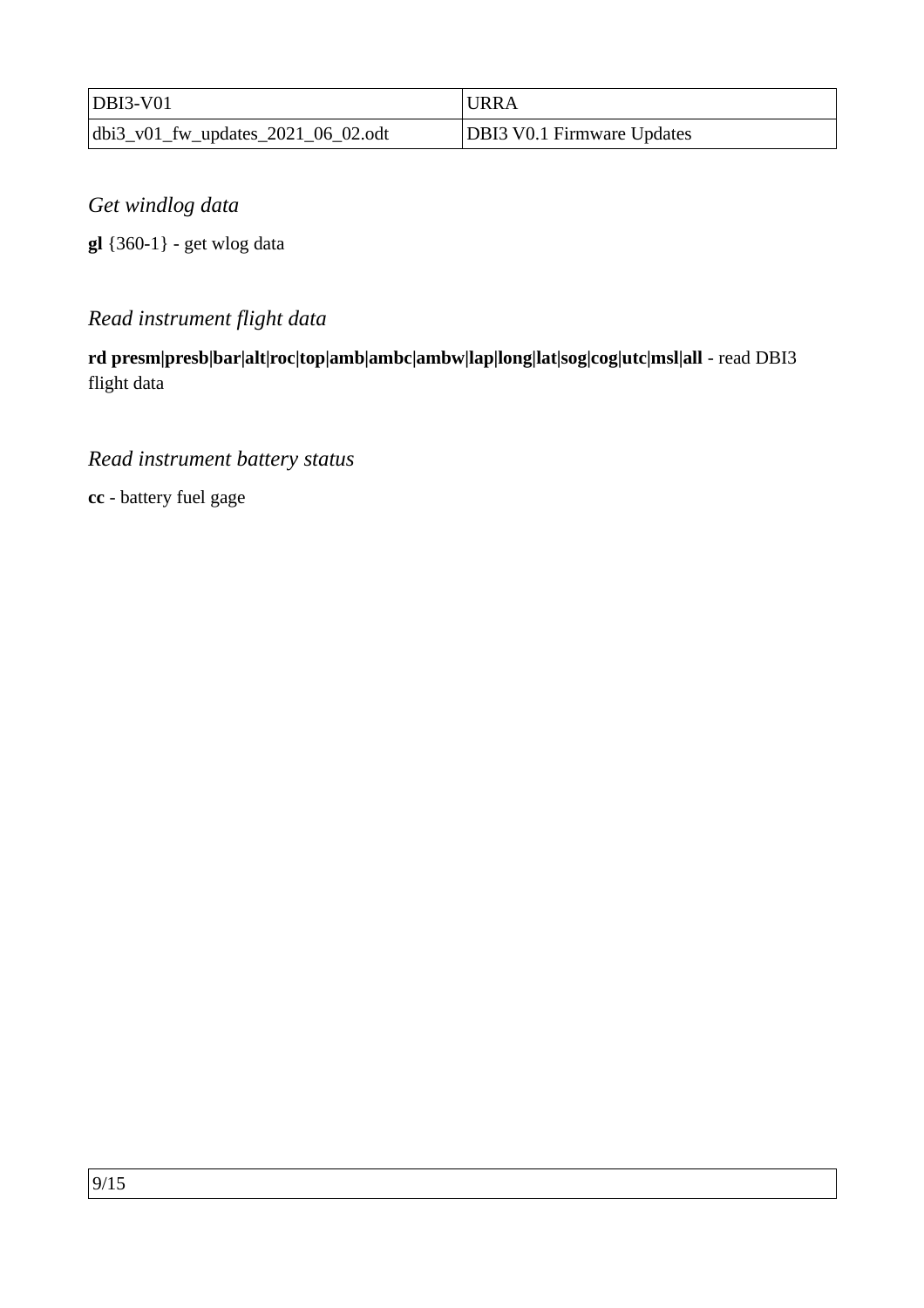| $DBI3-V01$                            | 'URRA                             |
|---------------------------------------|-----------------------------------|
| $ dbi3_v01_fw_updates_2021_06_02.pdf$ | <b>DBI3 V0.1 Firmware Updates</b> |

# **Firmware revision 1.8 Updates**

# **DBI3 V01 Firmware version 1.8**

### **Dewpoint Info Page**

A **Dewpoint INFO** page is added. Page show:

- Barometric Pressure
- Ambient Temperature
- Relative Humidity
- Dewpoint with Temperture Dewpoint Spread on same line
- Cloud Base

Temperature and Humidity data source is DBA3-V02 Temp/Dewpoint meter. When a DBA3-V02 is active it takes precedence over DBA3-V01. DBA3-V01 (similar to DBT3-V01) measures only temperature.

Dewpoint is calculated from temperature and humidity readings applying the Magnus formula.

Cloud base is calculated from dewpoint, temperature reading and barometric set pressure e.g. barometric pressure set to QNH, cloud base reads cloud base over sea-level.

## **Adjusted TOPT Code setup function**

The x1000 increment/decrement is removed leaving x1, x10 and x100 modes.

### **Setup from Command Line**

When performing setup units from command line using **su** command, values was not converted when changing unit. That is now corrected.

## **Dewpoint info added to read command and logfile records**

Temperature, humidity, calculated dewpoint and cloudbase is added to output for read command as well as for log file record.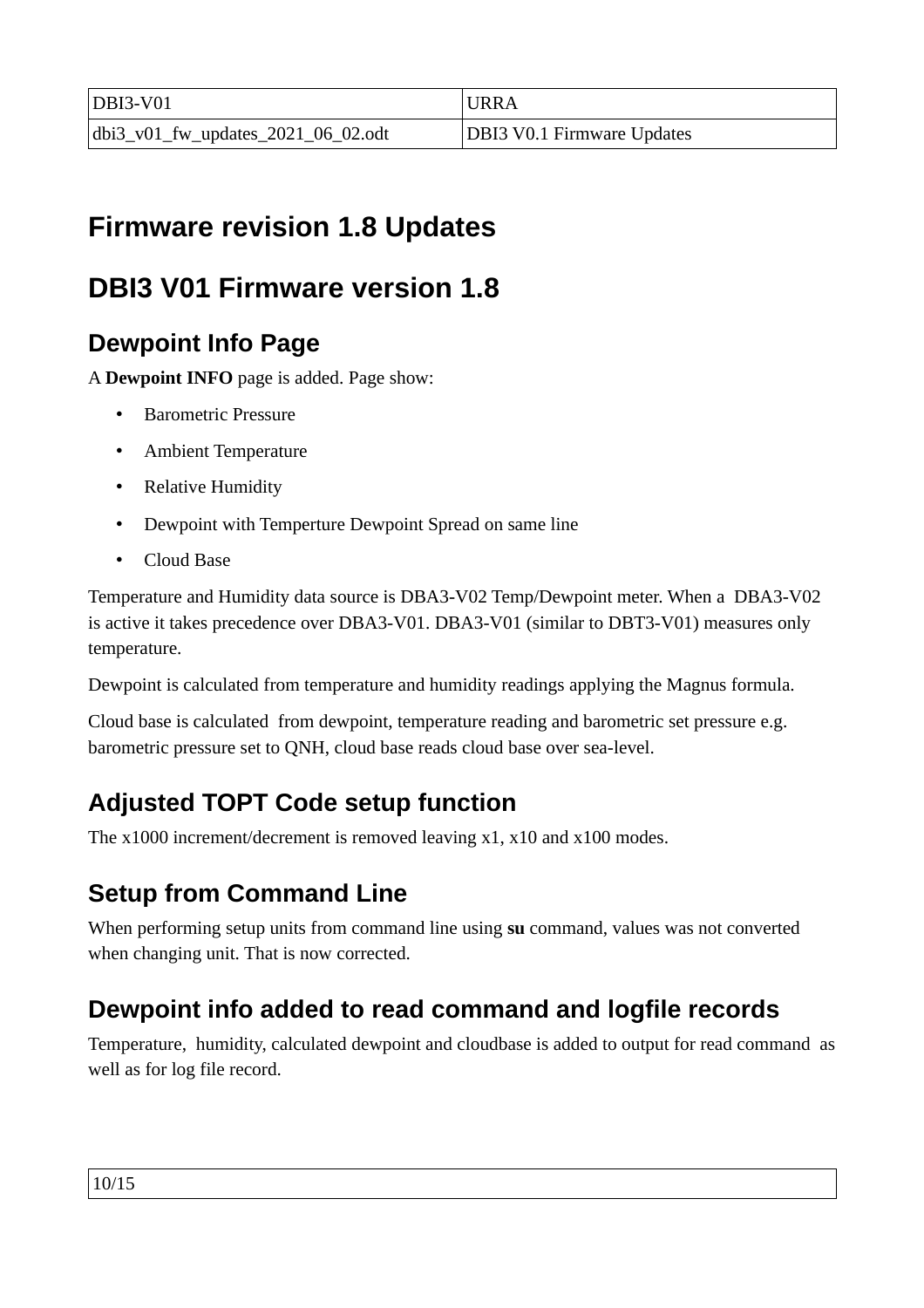| $DBI3-V01$                            | URRA                              |
|---------------------------------------|-----------------------------------|
| $ dbi3_v01_fw_updates_2021_06_02.odt$ | <b>DBI3 V0.1 Firmware Updates</b> |

### **Distance Made Good and Elapsed time added to MAX page**

Info/Max page has been extended with distance made good (DMG) and elapsed time (LAP).

DMG and LAP are reset at instrument power on. Values displayed for DMG is big circle distance from first GPS fix from instrument power and for LAP, elapsed time from instrument power on.

MAX page LAP time is separated from DBI3 ELAP display.

### **GPS data output, NMEA mode**

From setup menu, a selection between NMEA and CLI mode is now implemented.

When NMEA mode is selected, instrument output NMEA GPGGA and GPRMC messages at a one herz rate. This is compatible with TwoNav ® PC application software. TwoNav ® PC application shall be setup as: protocol NMEA, baudrate 115200, communications port COMn (USB Serial port). NMEA MSL altitude is substituted with DBI3 pressure altitude. Uncheck 'GPS uses ellipsoidal altitudes'. Also make sure application program datum match DBI3 setup datum.

CLI mode works as before. Note CLI mode need to be selected for firmware update and log file download.

### **Added text line to setup display**

One text line is added to setup display. Text line explain abbrevation for setup options.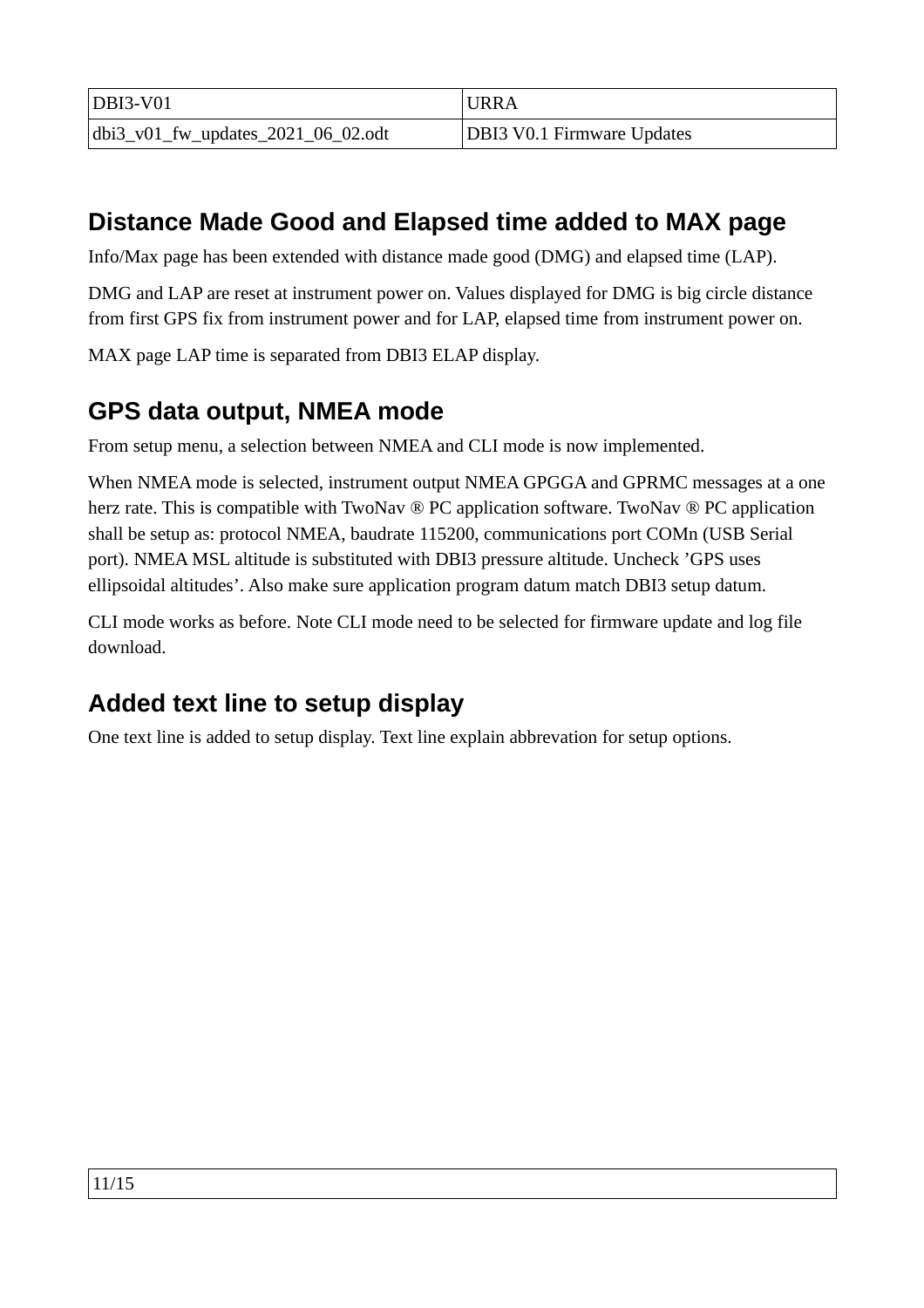| $DBI3-V01$                            | <b>URRA</b>                       |
|---------------------------------------|-----------------------------------|
| $ dbi3_v01_fw_updates_2021_06_02.pdf$ | <b>DBI3 V0.1 Firmware Updates</b> |

### **Command Line Interface FW rev 1.80**

*Perform warm reboot*

**rst** - restart system

*Show help contents*

**?** - show help

*Initialize Real Time Clock*

**ri** - rtc init

*Set Real Time Clock*

**rs yyyy mm dd hh mm ss** - rtc set

*Power off instrument*

**po** - turn hard off

*Simulation mode on or off*

**sm on|off** - sim data

#### *Set instruments units*

**su alt {feet|meter} | roc {fpm|mps} | bar {ihg|hpa} | temp {fahr|cent} | sog {knot|mps|kmh|mph}** - set units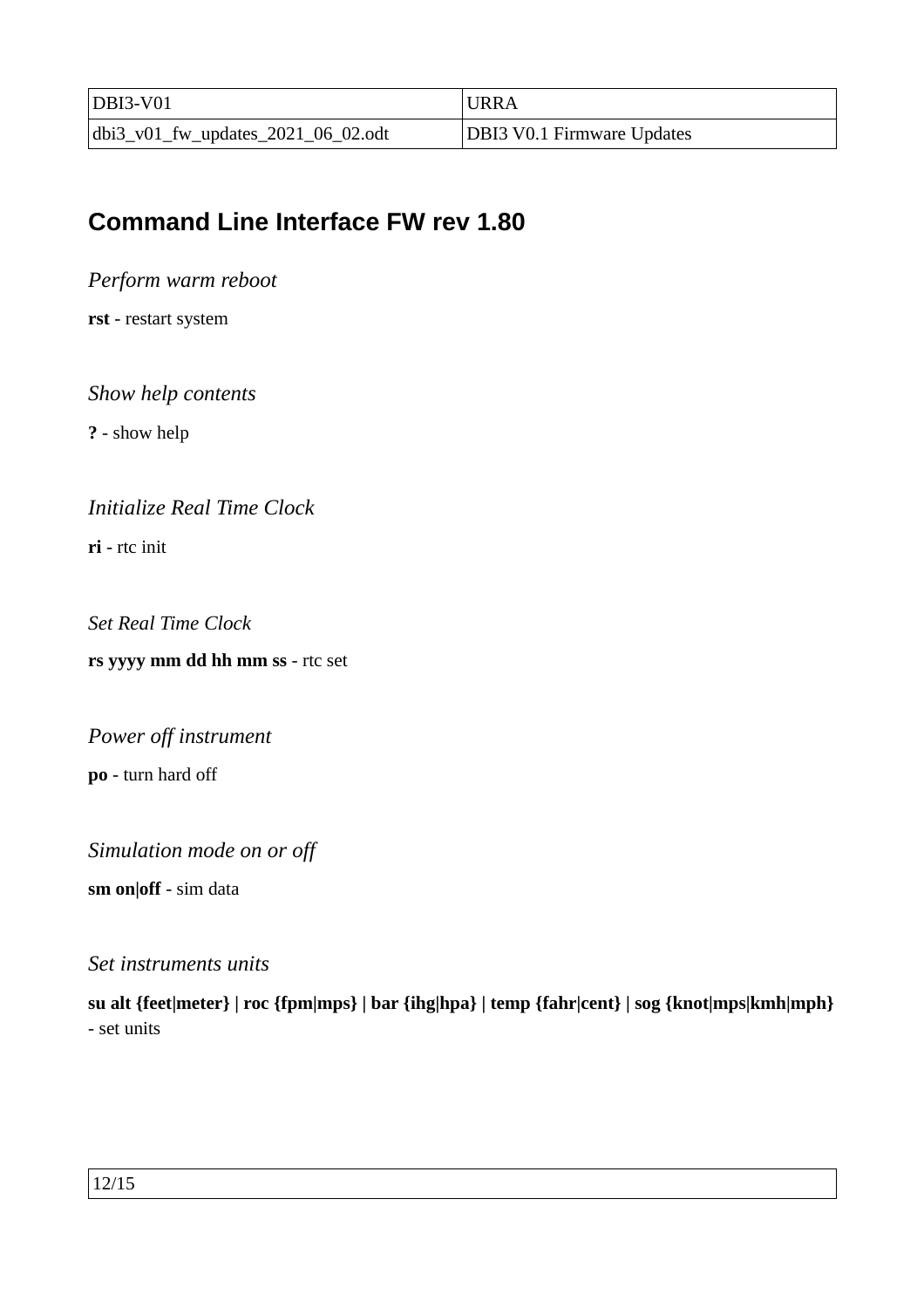| $DBI3-V01$                            | <b>URRA</b>                       |
|---------------------------------------|-----------------------------------|
| $ dbi3_v01_fw_updates_2021_06_02.pdf$ | <b>DBI3 V0.1 Firmware Updates</b> |

#### *Set instrument alarms*

**sa alth {off|value} | altl {off|value} | clmb {off|value} | desc {off|value} | topt {off|value}** - set alarm

#### *Set instrument functions*

**sf aut {off|static|timeout} | frs {off|pon|toff|toffc|lapc} | aof {off|on} | dat {222-0}** - set funcs

*Set instrument variometer* 

**sv resp {6.0-1.2} | audio {off|on} | clmbt {value} | desct {value}** - set vario

*Set instrument top and ambient temp code*

**st top {4-1} {off|9999-1} | amb {2-1} {off|9999-1}** - set topt

*Get instrument unit settings* **gu alt|roc|bar|temp|sog** - get units

*Get instrument alarm settings* **ga alth|altl|clmb|desc|topt** - get alarm

*Get instrument function settings* **gf aut|frs|aof|dat** - get funcs

*Get variometer settings* **gv resp|audio|clmbt|desct** - get vario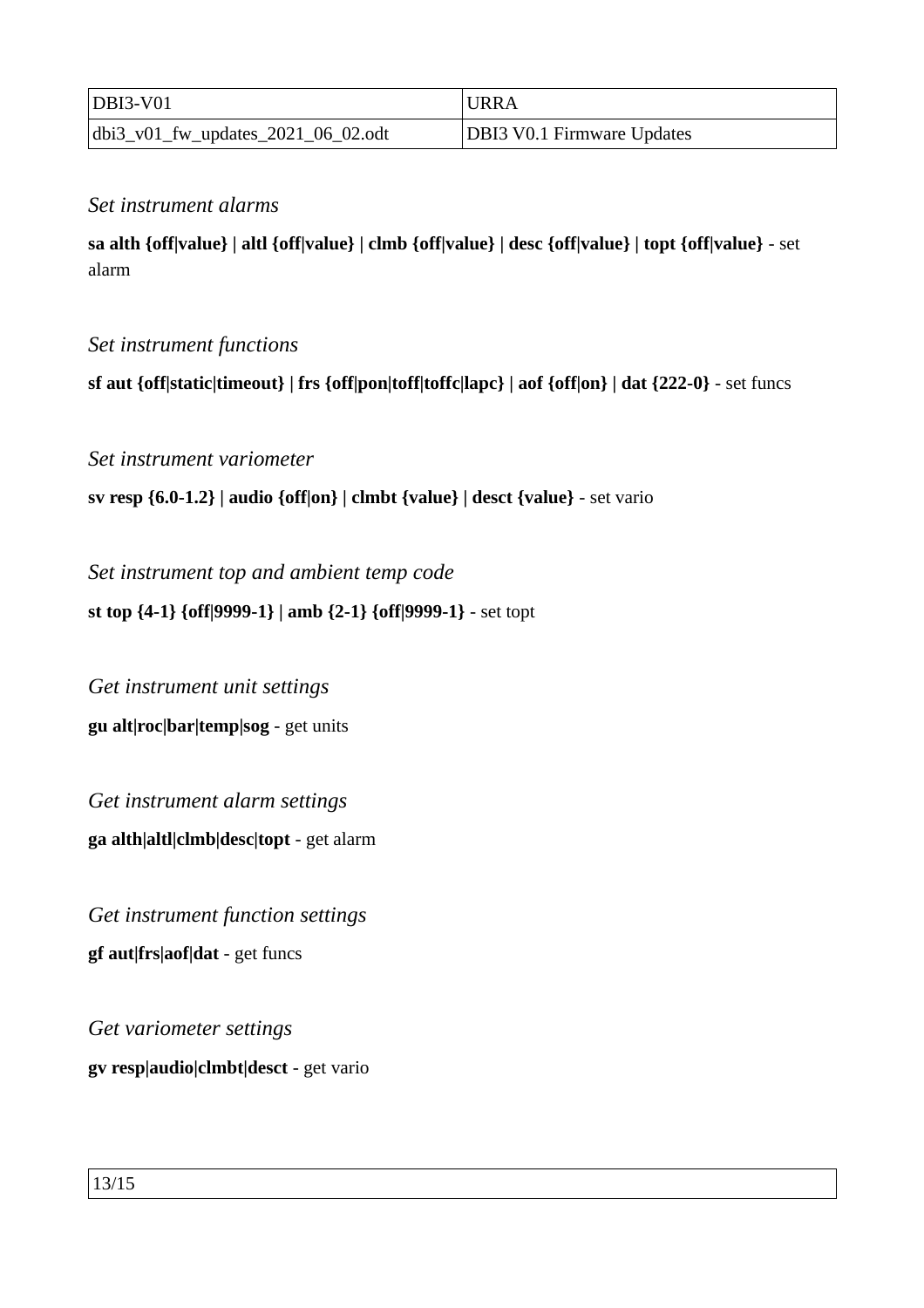| $DBI3-V01$                         | <b>URRA</b>                       |
|------------------------------------|-----------------------------------|
| dbi3_v01_fw_updates_2021_06_02.odt | <b>DBI3 V0.1 Firmware Updates</b> |

*Get top and ambient temp code settings*

**gt top{4-1}|amb{2-1}** - get topt

*Set defaults (settings), metric, imperial or urb*

**sd met|imp|urb** - set defaults

*File system commands*

#### **fs vinit|vdel|start|stop|list|del [filename]|read[filename]|state|clear** - file system

*Set nonvolatile info parameters* **si mod|brd|date|loc{adr} str** - set info

*Get nonvolatile info parameters* **gi mod|brd|date|loc{adr}** - get info

*Set console mode*  **md mach|con** - set CLI mode, machine or console

*Print instrument serialnumber* **sn** - print serialnumber

*Print firmware version*

**vr** - print firmware version